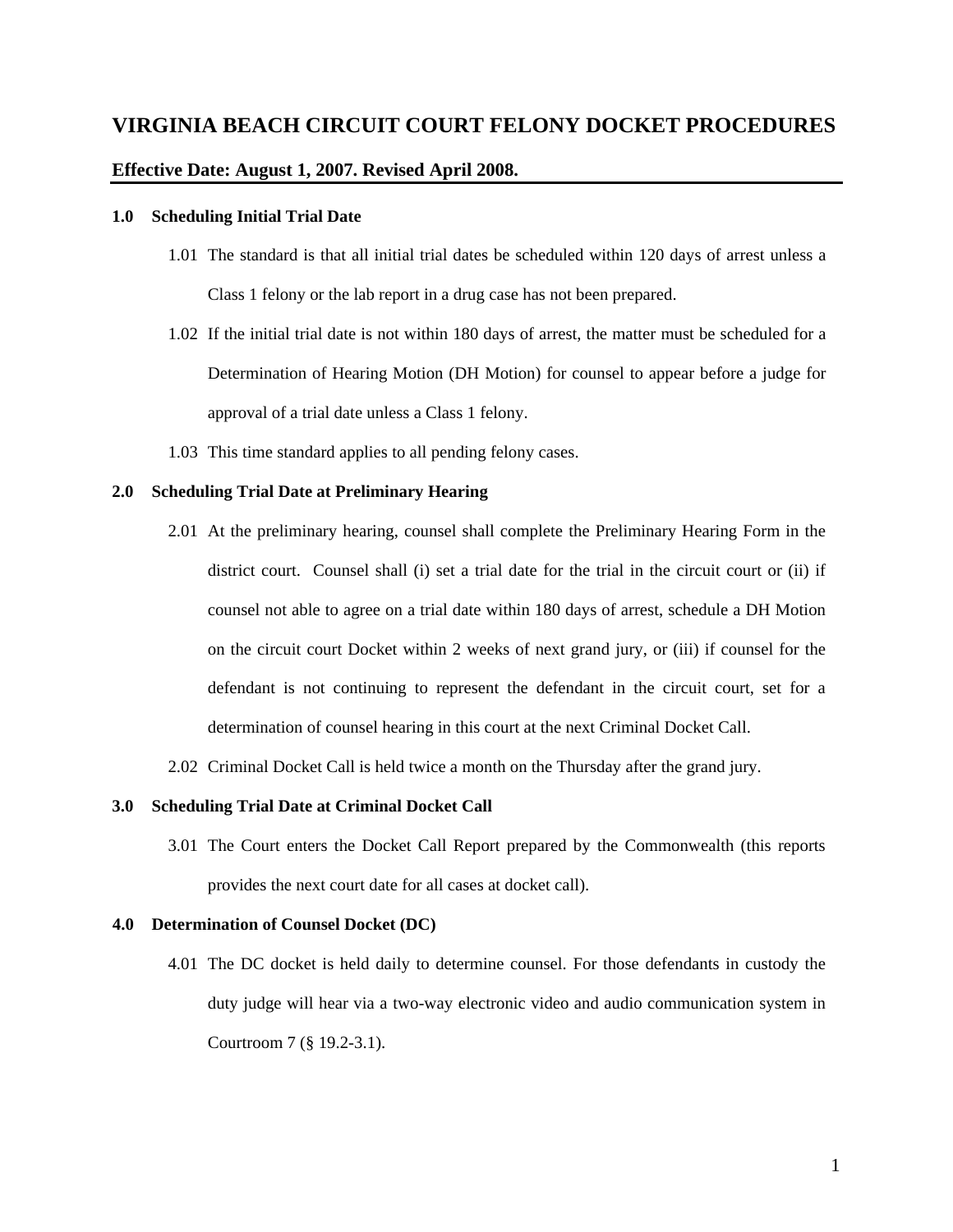- 4.02 If a defendant has been arrested on a direct indictment or failure to appear capias and posts bond, the bond shall be returnable to the court for a DC hearing.
- 4.03 If attorney appointed, the case may be continued 2 weeks to the DH docket.
- 4.04 If the defendant requests an opportunity to retain counsel, the court may continue on the DC docket for 3 weeks and enter Determination of Counsel Hearing Order. Any defendant on bond must appear on the scheduled DC date.
- 4.05 Prior to the DC date the court and/or commonwealth must receive written confirmation from any retained counsel. On the scheduled DC hearing, if no confirmation the defendant has retained an attorney, the court may revoke bond when circumstances warrant and/or appoint counsel (the court shall grant a further continuance only if the court determines that the defendant has made reasonable efforts to employ counsel per § 19.2-157, 19.2-158 and 19.2-162).

#### **5.0 Determination of a Trial Date Docket (DH)**

- 5.01 The commonwealth will provide the court the **DH Order** for entry. This order will provide (i) the trial date or (ii) a new DH date.
- 5.02 The DH may be continued for one week. If a trial has not been set by the next DH date then the Commonwealth shall place the case on the regular criminal docket for hearing before a judge upon notice to defendant's counsel.

## **6.0 Docket**

6.01 The Commonwealth will print the daily docket. The court shall establish a maximum number of defendants on the felony docket. The clerk's office shall provide to the court and the commonwealth any dates to avoid setting any further matters unless approved by the court.

### **7.0 Trial, Guilty Plea, Revocation, Sentencing and Continuances**

7.01 In any felony case scheduled for a bench or jury trial, the attorney for the commonwealth and counsel for the defendant shall confer prior to the trial date to confirm that the case